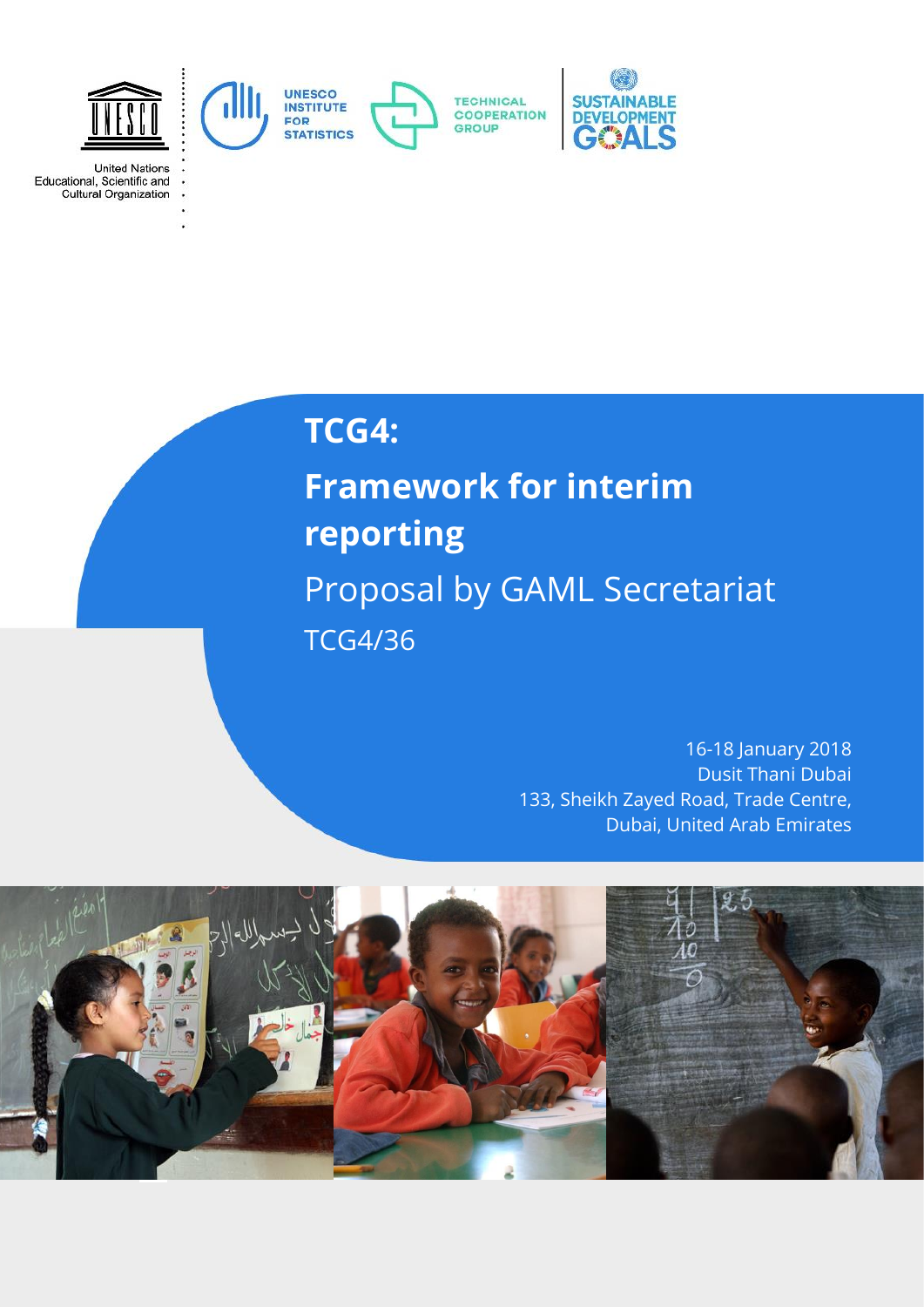

## **Overview**

- Depending on the indicator, a few countries not all regions represented conduct crossnational surveys/assessments.
- Not participating in cross-national assessments/surveys after 2017, a large number of countries do not measure learning.
- Some assessment/surveys are not periodical.
- There is a number of countries that have their own national initiatives/assessments.
- Heterogeneous characteristics of assessments:
	- o No agreed standards with respect to contents and data quality;
	- o There are various national and cross national frameworks;
	- o There are different benchmarks for every assessment;
	- o Tools have different scope and coverage;
	- o Different coverage in terms of domain;
	- o Different modes of assessment (paper/computer based).

# **Identifying the problem**

- The main issue in reporting at this level seems to be comparability across systems and languages. Do or should assessments at this level allow for comparability in reporting?
- There is a need for an initial list of criteria for data and measures.
- It is important to acknowledge that measurement cannot be done without parallel measurement of contextual determinants.
- There is a need to identify if further methodological work is required.
- There is a need to identify if further data collection tools are required.
- There is a need to include both work on existing datasets and the development of new samples.
- There is a need to encourage/induce some convergence of tools in order to achieve more comparability.
- There is a need to consider alignment of skills between pre-primary, primary and youth and adults skills.
- An interim strategy needs to take advantage of existing effort.

# **Defining principles for reporting**

- Universal defining criteria not using a unique approach or tool unless agreed globally.
- Desirably long-term view given that many countries will choose their own tools to report.
- A definition of constructs desirable in a framework to achieve global comparability, or have "hooks" that allow comparability.
- Guide the best possible, cost effective measurement, not only reporting to SDGs.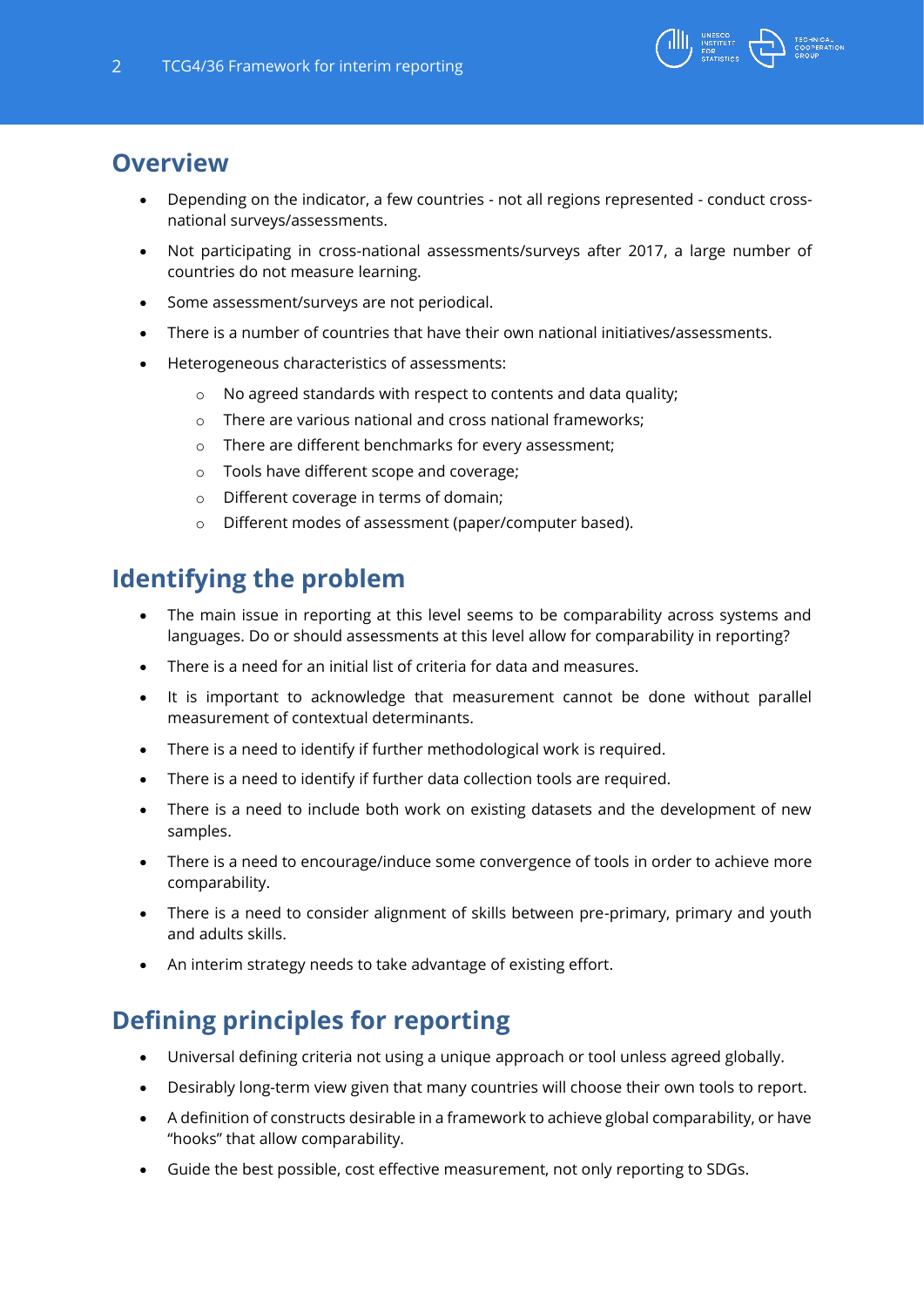

- Have principles that are as pragmatic as possible and as rigorous as needed:
	- o Based on long-term view.
- Accommodate a wide range of performance/contexts:
	- o Allow across all grades/ages including early childhood, and
	- Include out-of-school children, if relevant.
- Useful to countries given national objectives (consistent with what countries are working toward).
- Depart from long-term view:
	- $\circ$  Establishing a common framework for reference that defines the constructs to be evaluated across all contexts;
	- o Guide the best possible, cost-effective measurement, not only reporting to SDGs;
	- o List the set tools that could serve to inform the target;
	- $\circ$  Evaluate to develop a set of purpose-built tools that countries can draw on/adapt.
- Identify criteria for reporting in three areas:
	- o Does the measure cover the necessary domains?
	- o What are the properties of the tool?
	- o What are the properties of the data?

#### **Interim strategy**

- An interim strategy promotes the highest level of participation and reporting by prioritising a fit-for-purpose approach.
- The focus would be to take all tools, regardless of whether they meet these criteria, and report those using annotations for those that do not meet all the criteria.
	- o Non-ideal measures would be accepted;
	- o Report data with annotations;
	- o National data to be reported;
	- o National benchmarks to be utilized; and
	- Solutions will be worked out with governments.
- Data gaps are going to be filled with available data, provided the following are given to judge alignment:
	- o Data on the indicator; and
	- o Information about procedural decisions.

#### **Interim reporting process**

- Identify ideal criteria for data and measures (and document them in writing and with examples).
- Evaluate existing data sources against those criteria and integrate criteria into the Catalogue of Learning Assessments (CLA) and other mechanisms.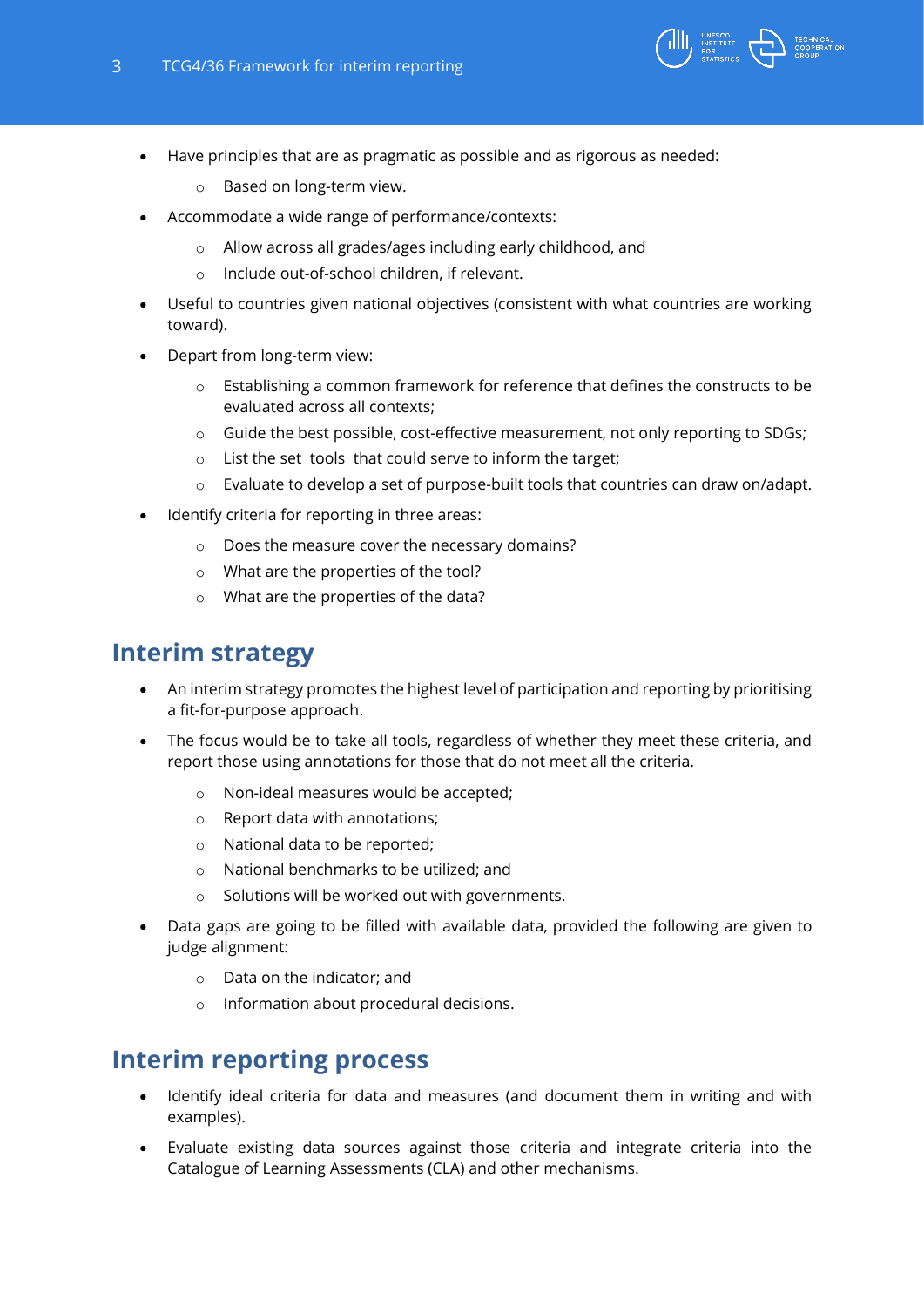

- Outline a reporting system with two possible approaches:
	- o Conceptual alignment; and
	- o Possible empirical approaches including linking.

# **Indicator 4.1.1.**

- Results from all assessments are accepted, whether school-based or not.
- The name of the assessment and year are required.
- Results for +1/-1 grade are accepted, except for lower secondary, and the country is to identify if it is reporting in the exact grade or not.
- Results can or cannot include out-of-school children.
- The country needs to clarify if there are other exclusions.
- The country needs to add a column with the percentage of out-of-school children and the number of years of the relevant ISCED level, if it represents the end of cycle.
- Results are accepted with the assessment's own minimum level benchmark with policy descriptors:
	- o This will allow alignment with harmonized levels; and
	- o It will be possible to highlight the relation between the minimum level benchmark and the globally recommended one.
- The country needs to report data generating procedures.
- If following data alignment criteria at least in three main dimensions:
	- o Fitness for purpose;
	- o Representativeness; and
	- o Translation.
- Where results are longitudinally equated or not.

#### **Indicator 4.2.1**

- Define developmentally on-track:
	- o Criterion referenced.
- Measure learning in a holistic way:
	- o Health, psychosocial well-being, learning.
- Depart from a long term view:
	- $\circ$  Describe the learning domain and its ties to other domains—general areas of early language/literacy, early numeracy, social/emotional, physical.
- The results can be population-based.
- The surveys can be conducted on a representative sample.
- Provide tools that are useful to countries given national standards (consistent with what countries are working towards).